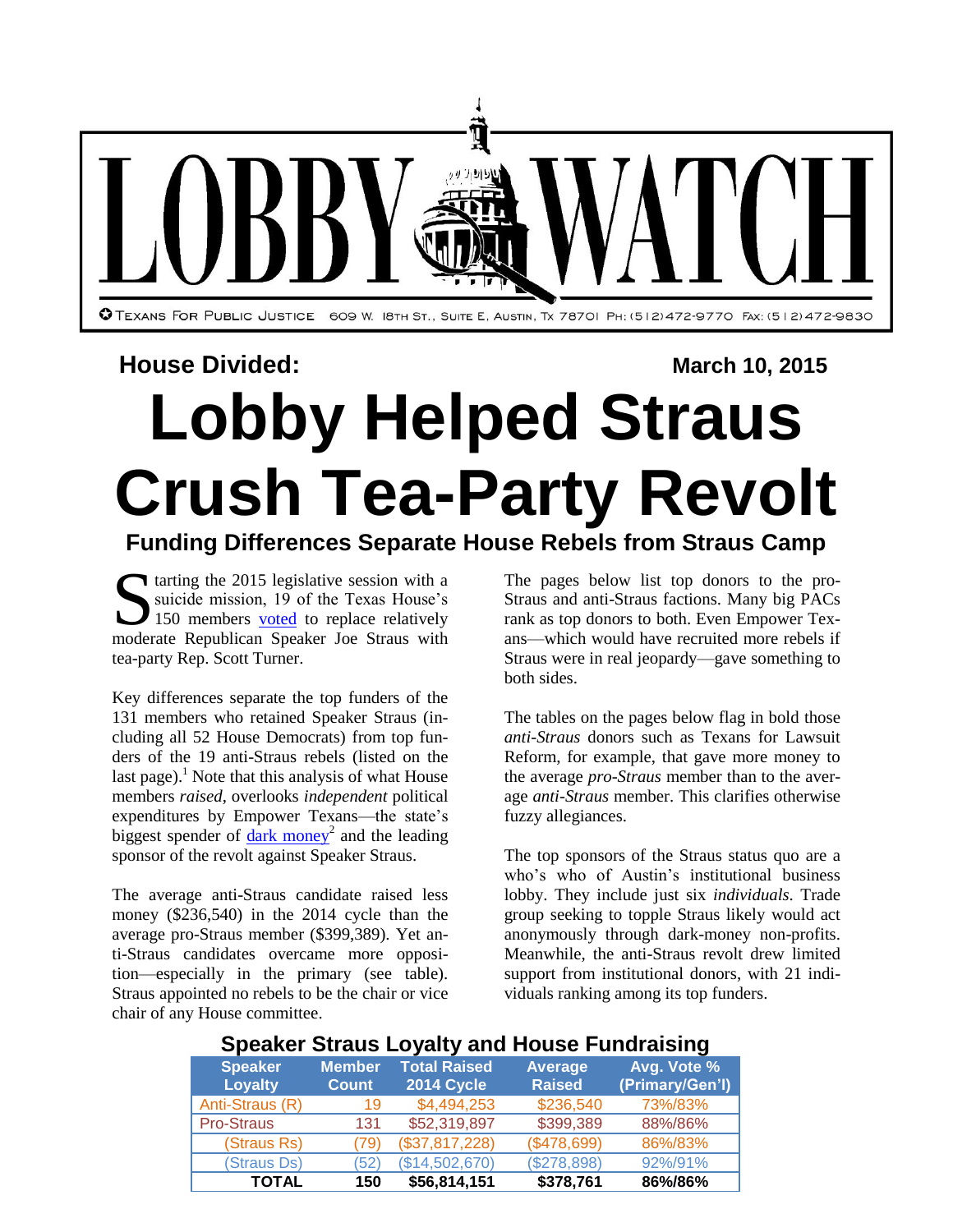#### **Top Contributors to 19 Anti-Straus House Members**

| <b>Total to 19</b>   | Anti-         | Total to 131      | Pro-            |                                               |               |
|----------------------|---------------|-------------------|-----------------|-----------------------------------------------|---------------|
| <b>Anti-Straus</b>   | <b>Straus</b> | <b>Pro-Straus</b> | <b>Straus</b>   |                                               |               |
| <b>Members</b>       | Avg.          | <b>Members</b>    | Avg.            | <b>Contributor</b>                            | <b>City</b>   |
| \$456,980            | \$24,052      | \$19,380          | \$148           | <b>Empower Texans PAC</b>                     | Austin        |
| \$179,481            | \$9,446       | \$12,750          | \$97            | <b>Accountability First PAC</b>               | Austin        |
| \$157,547            | \$8,292       | \$0               | \$0             | Anthony & Connie Ewing (Adv. Fixtures, Inc.)  | Frisco        |
| \$138,156            | \$7,271       | \$2,392,501       | \$18,263        | <b>Texans for Lawsuit Reform</b>              | Austin        |
| \$123,400            | \$6,495       | \$0               | \$0             | Jeff D. & Laura Sandefer (Sandefer Capital)   | Austin        |
| \$121,611            | \$6,401       | \$223,788         | \$1,708         | Republican Party of TX                        | Austin        |
| \$107,500            | \$5,658       | \$7,000           | \$53            | Farris & Joann Wilks (Frac Tech Services)     | Cisco         |
| \$92,000             | \$4,842       | \$21,500          | \$164           | Monty Bennett (Remington Hotel)               | Dallas        |
| \$84,305             | \$4,437       | \$0               | \$0             | Rex Nichols (Garwell, LP)                     | Plano         |
| \$80,000             | \$4,211       | $\overline{30}$   | $\overline{30}$ | James & Marcia Webb (Preferred Imaging)       | Plano         |
| \$60,501             | \$3,184       | \$5,250           | \$40            | Michael & Marika Olcott (retired biochemist)  | Ft Worth      |
| \$59,905             | \$3,153       | \$1,352,701       | \$10,326        | <b>TX Assn. of Realtors</b>                   | Austin        |
| \$59,000             | \$3,105       | \$408,500         | \$3,118         | <b>Texans for Education Reform</b>            | Austin        |
| \$51,952             | \$2,734       | \$0               | \$0             | Tim M & Terri Dunn (CrownQuest/Enerquest)     | Midland       |
| \$50,000             | \$2,632       | \$2,500           | \$19            | Kyle L Stallings (Permian Basin Acquisitions) | Midland       |
| \$50,000             | \$2,632       | $\overline{30}$   | $\overline{30}$ | Dan & Staci Wilks (Frac Tech Services)        | Cisco         |
| \$49,100             | \$2,584       | \$8,500           | \$65            | Rex Gore (Cleanscapes)                        | Austin        |
| \$41,500             | \$2,184       | \$365,500         | \$2,790         | <b>TX Apartment Assn.</b>                     | Austin        |
| \$36,000             | \$1,895       | \$709,516         | \$5,416         | <b>Associated Republicans of TX</b>           | Austin        |
| \$30,000             | \$1,579       | \$0               | \$0             | Phil Pourchot (Starside Custom)               | Plano         |
| \$30,000             | \$1,579       | $\overline{30}$   | $\overline{30}$ | Donald Yonce (Mobility Partners)              | Frisco        |
| \$29,500             | \$1,553       | \$418,762         | \$3,197         | <b>Energy Future Holdings</b>                 | Dallas        |
| \$28,000             | \$1,474       | \$316,000         | \$2,412         | <b>Chickasaw Nation</b>                       | Ada, OK       |
| $\overline{$}26,417$ | \$1,390       | \$2,500           | \$19            | David & Windi Grimes (Grimes Energy)          | Houston       |
| \$25,500             | \$1,342       | \$192,300         | \$1,468         | <b>TX Land Title Assn.</b>                    | Austin        |
| \$24,526             | \$1,291       | \$257,156         | \$1,963         | <b>HillCo (Partners) PAC</b>                  | Austin        |
| \$24,500             | \$1,289       | \$185,500         | \$1,416         | <b>Trevor Ahlberg (Cash Store/Cottonwood)</b> | Irving        |
| \$23,000             | \$1,211       | \$275,930         | \$2,106         | <b>Indep't Insurance Agents of TX</b>         | Austin        |
| \$22,250             | \$1,171       | \$383,129         | \$2,925         | <b>Blackridge Consulting</b>                  | Austin        |
| \$21,215             | \$1,117       | \$4,000           | \$31            | Don Dyer (Professional Janitorial Services)   | Austin        |
| \$21,000             | \$1,105       | \$0               | \$0             | Wallace L Hall (West Fork Partners)           | Austin        |
| \$21,000             | \$1,105       | \$404,007         | \$3,084         | TX Republican Rep. Camp. Com.                 | <b>Dallas</b> |
| \$20,000             | \$1,053       | \$0               | \$0             | Daniel M Mitchell (Danmark Energy)            | Wh.Oak        |
| \$18,500             | \$974         | \$220,500         | \$1,683         | Indep't Bankers Assn.                         | Austin        |
| \$17,250             | \$908         | \$28,000          | \$214           | Robert & Elizabeth McLane (McLane Co)         | Temple        |
| \$17,000             | \$895         | \$370,000         | \$2,824         | <b>Richard W Weekley (Weekley Properties)</b> | Houston       |
| \$15,500             | \$816         | \$0               | \$0             | Scott Turner Campaign                         | Frisco        |
| \$15,000             | \$789         | \$0               | \$0             | Jim Williams (LandPlan Development)           | Frisco        |

**Bold:** Average pro-Straus amount exceeds average anti-Straus amount.

The donors above supplied 54% of the \$4.5 million that the 19 anti-Straus members raised in the 2014 cycle.

The non-bold donors above showed greater allegiance to anti-Straus members than to pro-Straus members. Just four *institutional* contributors are among them. They include the campaign of failed speaker candidate Scott Turner, as well as the [intertwined](http://www.expressnews.com/news/local/article/Straus-and-allies-targeted-by-PAC-5215820.php#/0) PACs of Empower Texans and Accountability First, which both attack Straus's

lieutenants. The Republican Party of Texas also gave four times more on average to anti-Straus members than pro-Straus members. Yet almost all the party's anti-Straus money helped Rodney Anderson defeat a Democrat in the fall. By contrast, 84 percent of Empower's anti-Straus money moved in the primary.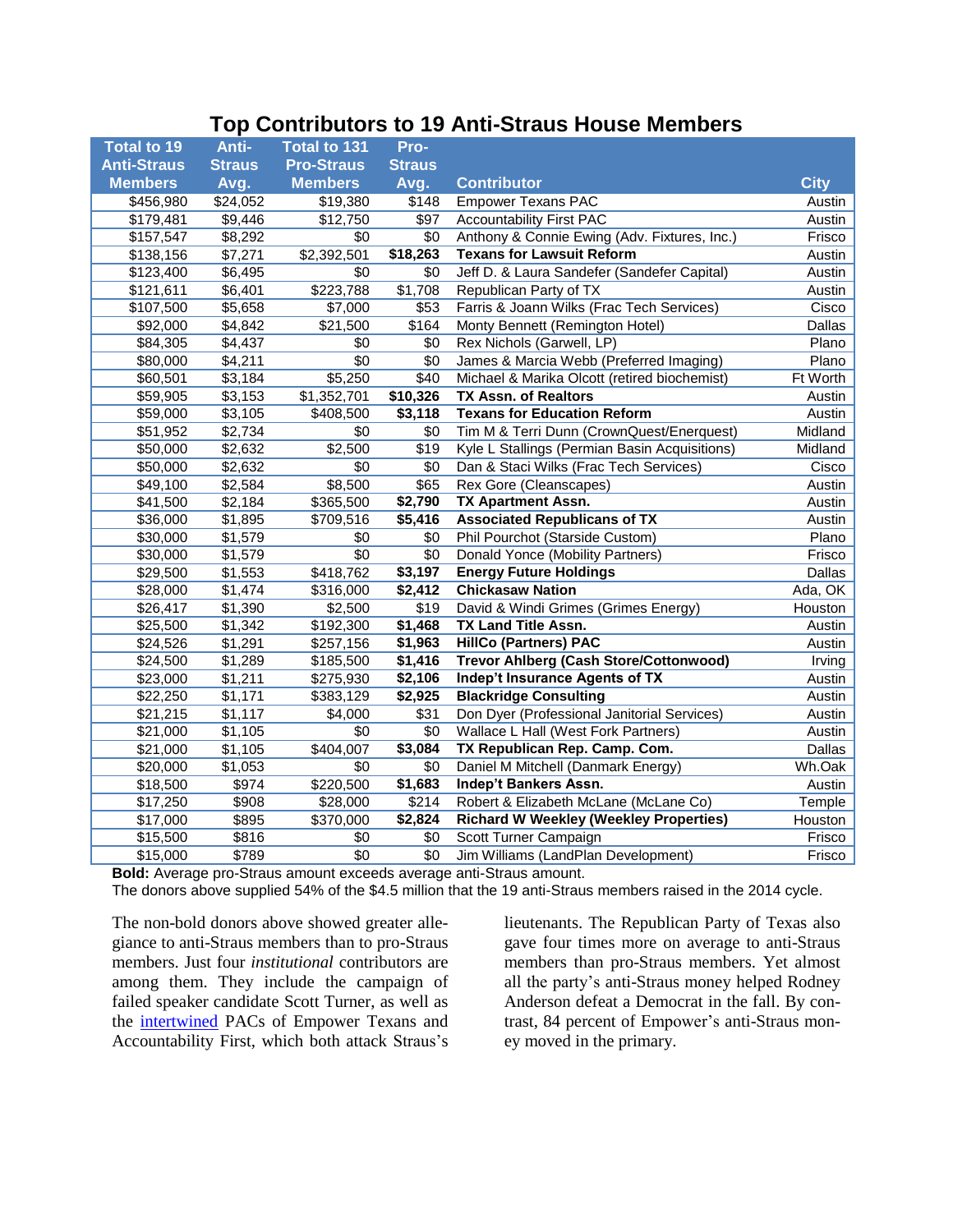## **Top Contributors to 131 Pro-Straus House Members**

| <b>Amount to</b>      | Pro-                | <b>Amount to</b>      | Anti-               |                                             |             |
|-----------------------|---------------------|-----------------------|---------------------|---------------------------------------------|-------------|
| <b>131 Pro-Straus</b> | <b>Straus</b>       | <b>19 Anti-Straus</b> | <b>Straus</b>       |                                             |             |
| <b>Members</b>        | Avg.                | <b>Members</b>        | Avg.                | <b>Contributor</b>                          | <b>City</b> |
| \$2,392,501           | \$18,263            | \$138,156             | \$7,271             | <b>Texans for Lawsuit Reform</b>            | Austin      |
| \$1,352,701           | \$10,326            | \$59,905              | \$3,153             | TX Assn. of Realtors                        | Austin      |
| \$917,630             | \$7,005             | \$0                   | \$0                 | Joe Straus Campaign                         | Sn Antonio  |
| \$709,516             | \$5,416             | \$36,000              | \$1,895             | Associated Republicans of TX                | Austin      |
| \$558,500             | \$4,263             | \$0                   | \$0                 | Charles C Butt (HEB Grocery)                | Sn Antonio  |
| \$435,000             | \$3,321             | \$0                   | \$0                 | Border Health PAC                           | McAllen     |
| \$426,445             | \$3,255             | \$9,250               | \$487               | TX Medical Assn.                            | Austin      |
| \$418,762             | \$3,197             | \$29,500              | \$1,553             | <b>Energy Future Holdings</b>               | Dallas      |
| \$408,500             | \$3,118             | \$59,000              | \$3,105             | Texans for Education Reform                 | Austin      |
| \$404,007             | \$3,084             | \$21,000              | \$1,105             | TX Republican Rep. Camp. Com.               | Austin      |
| \$397,550             | \$3,035             | \$6,000               | \$316               | Associated Gen'l Contractors of TX          | Austin      |
| \$383,129             | \$2,925             | \$22,250              | \$1,171             | <b>Blackridge Consulting</b>                | Austin      |
| \$370,000             | \$2,824             | \$17,000              | \$895               | <b>Richard Weekley (Weekley Properties)</b> | Houston     |
| \$365,500             | \$2,790             | \$41,500              | \$2,184             | TX Apartment Assn.                          | Austin      |
| \$365,265             | \$2,788             | \$3,720               | \$196               | AT&T, Inc. PAC                              | Dallas      |
| \$328,370             | \$2,507             | \$4,000               | \$211               | TX Trial Lawyers Assn.                      | Austin      |
| \$316,388             | $\overline{$}2,415$ | \$7,000               | \$368               | United Services Auto. Assn. (USAA)          | Sn Antonio  |
| \$316,000             | \$2,412             | \$28,000              | $\overline{$}1,474$ | <b>Chickasaw Nation</b>                     | Ada, OK     |
| \$312,000             | \$2,382             | \$14,000              | \$737               | Time Warner Cable                           | Austin      |
| \$277,500             | \$2,118             | \$7,500               | \$395               | Farmers Employee & Agent PAC                | Austin      |
| \$275,930             | \$2,106             | \$23,000              | \$1,211             | Indep't Insurance Agents of TX              | Austin      |
| \$275,619             | \$2,104             | \$0                   | \$0                 | TX House Leadership Fund                    | Austin      |
| \$257,156             | \$1,963             | \$24,526              | \$1,291             | HillCo (Partners) PAC                       | Austin      |
| \$253,824             | \$1,938             | \$9,072               | \$477               | TX Farm Bureau                              | Waco        |
| \$243,000             | $\overline{$}1,855$ | \$3,000               | \$158               | TX & SW Cattle Raisers Assn.                | Ft Worth    |
| \$224,800             | \$1,716             | \$14,750              | \$776               | TX Assn. of Builders                        | Austin      |
| \$223,788             | \$1,708             | \$121,611             | \$6,401             | <b>Republican Party of TX</b>               | Austin      |
| \$220,500             | \$1,683             | \$18,500              | \$974               | Indep't Bankers Assn.                       | Austin      |
| \$218,099             | \$1,665             | \$1,500               | \$79                | Wholesale Beer Distrib. of TX               | Austin      |
| \$208,500             | \$1,592             | \$2,000               | \$105               | TX Hospital Assn.                           | Austin      |
| \$204,057             | \$1,558             | \$14,750              | \$776               | <b>TX Optometric PAC</b>                    | Austin      |
| \$202,290             | \$1,544             | \$10,500              | \$553               | Allen Boone Humphries Robinson              | Houston     |
| \$200,829             | \$1,533             | \$7,959               | \$419               | TX State Farm Agents PAC                    | Austin      |
| \$192,300             | \$1,468             | \$25,500              | $\overline{$}1,342$ | TX Land Title Assn.                         | Austin      |
| \$186,250             | \$1,422             | \$6,500               | \$342               | TX Automobile Dealers Assn.                 | Austin      |
| \$185,850             | \$1,419             | \$3,750               | \$197               | <b>Gulf States Toyota PAC</b>               | Houston     |
| \$185,500             | \$1,416             | \$24,500              | \$1,289             | Trevor Ahlberg (Cash Store/Cottonwood)      | Irving      |
| \$163,500             | \$1,248             | \$0                   | \$0                 | Houston Fire Fighters PAC                   | Houston     |
| \$184,500             | \$1,408             | \$5,000               | \$263               | Peter & Julianna Holt (Holt Co's)           | Sn Antonio  |
| \$182,226             | \$1,391             | \$2,500               | \$132               | Linebarger Groggan Blair & Sampson          | Austin      |
| \$179,289             | \$1,369             | \$2,500               | \$132               | John L & Barbara Nau                        | Houston     |
| \$175,000             | \$1,336             | \$9,500               | \$500               | Atmos Energy                                | Houston     |
| \$172,500             | \$1,317             | \$0                   | \$0                 | Ryan TX PAC                                 | Dallas      |
| \$164,625             | \$1,257             | \$1,000               | \$53                | 'Richie' Ray (Richie's Specialty Pharmacy)  | Spring      |
| \$162,611             | \$1,241             | \$7,500               | \$395               | TX Dental Assn.                             | Austin      |

**Bold:** Average anti-Straus amount exceeds average pro-Straus amount.

The donors above supplied 32% of the \$52 million that the 131 anti-Straus members raised in the 2014 cycle.